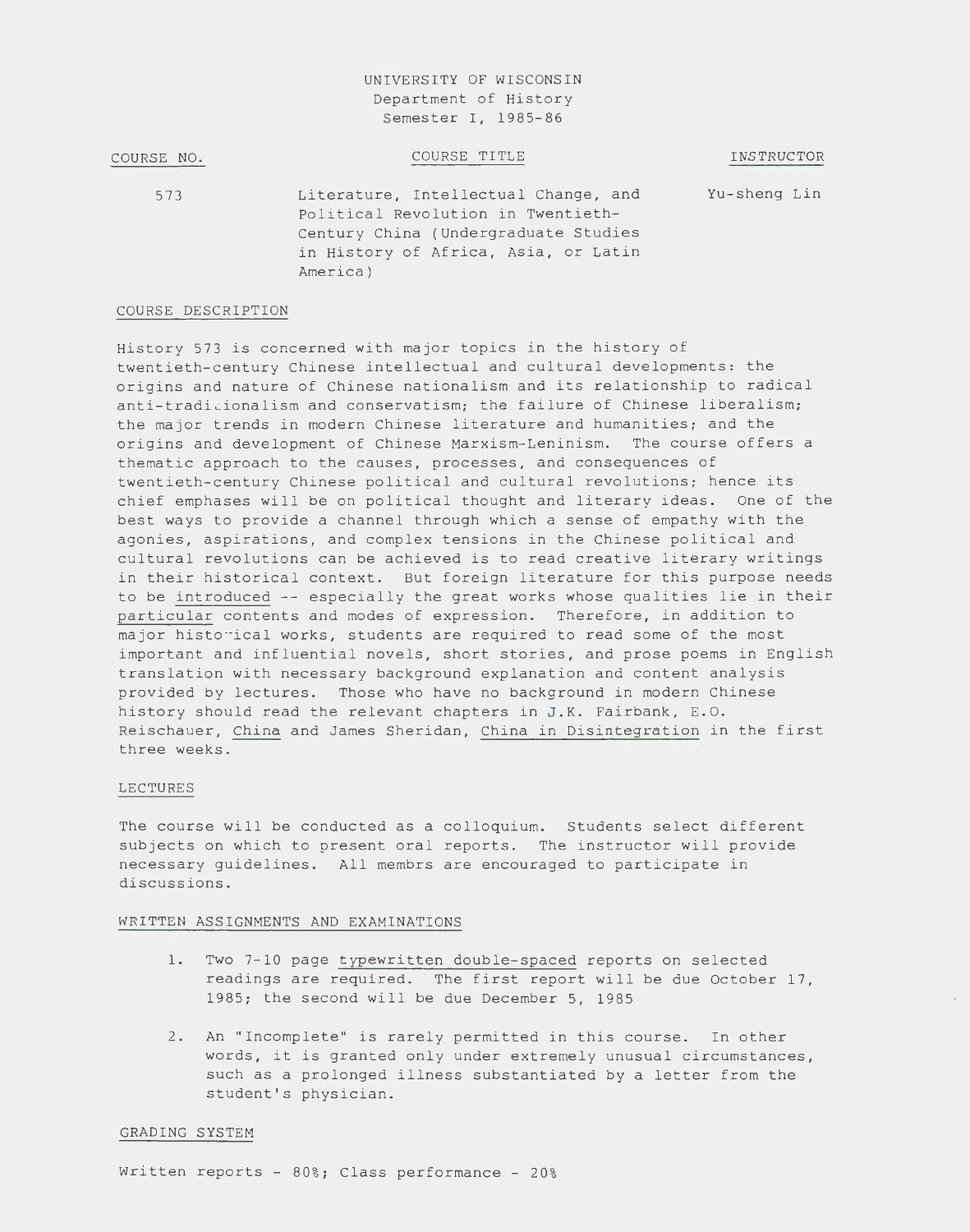History 573/Lin Page Two

#### REQUIRED READINGS

Sheridan, James, China in Disintegration Schwartz, B.I., In Search of Wealth and Power: Yen Fu and the West. Meisner, M., Li Ta-chao and the Origins of Chinese Marxism. Lin, Yu-sheng, The Crisis of Chinese Consciousness. Lu Xun (Lu Hsun), Selected Stories of Lu Sun (Lu Hsun), Wild Grass. Joseph Lau, et al., eds., Modern Chinese Stories and Novellas, 1919-69. Photocopied Reader available at Bob's Copy Center in the University Square.

### GENERAL COURSE OUTLINE

1. The Emergence of the Chinese Intelligentsia and the Rise of Chinese Nationalism.

Readings: B.I. Schwartz, In Search of wealth and Power JA83 S37

2. The Problem of Chinese Liberalism

Readings: Ibid.

- 3. The Climate of Opinion in the May Fourth Era
- 4. The Literary Revolution

Readings: C.T. Hsia, A History of Modern Chinese Fiction, chap. on the literary revolution. PL 2442 H8

5. The Totalistic Revolt against Chinese Tradition

Readings: Lin Yu-sheng, The Crisis of Chinese Consciousness DS721 L567

6. The Ambivalence and Agony in Lu Hsun's Iconoclastic Consciousness

Readings: Lu Hsun, Selected Stories of Lu Hsun, Dawn Blossoms Plucked at Dusk, and Wild Grass

> Lin Yu-sheng, The Crisis of Chinese Consciousness, chap. 6 Collateral Readings: "The Mortality of Mind and Immorality of Politics: Reflections on Lu Xun, the Intellectual"

- Lu Hsun, Selected works on Lu Hsun, Vols. 1-4, Pl 2754 S5 A6
- Lu Hsun, Dawn Blossoms Plucked at Dusk
- Merle Goldman, ed., Modern Chinese Literaure in the May Fourth Era, Chaps. 4, 8, 9, 10.

T.A. Hsia, The Gate of Darkness, chaps on Lu Hsun. PL 2303 H72 (3/2)

C. T. Hsia, History of Modern Chinese Fiction, chap on Lu Hsun

Lawrence, w. Chisolm, "Lu Hsun and Revolution in Modern China, " Yale French Studies, 39 (1967), pp. 226-241 APY17 F874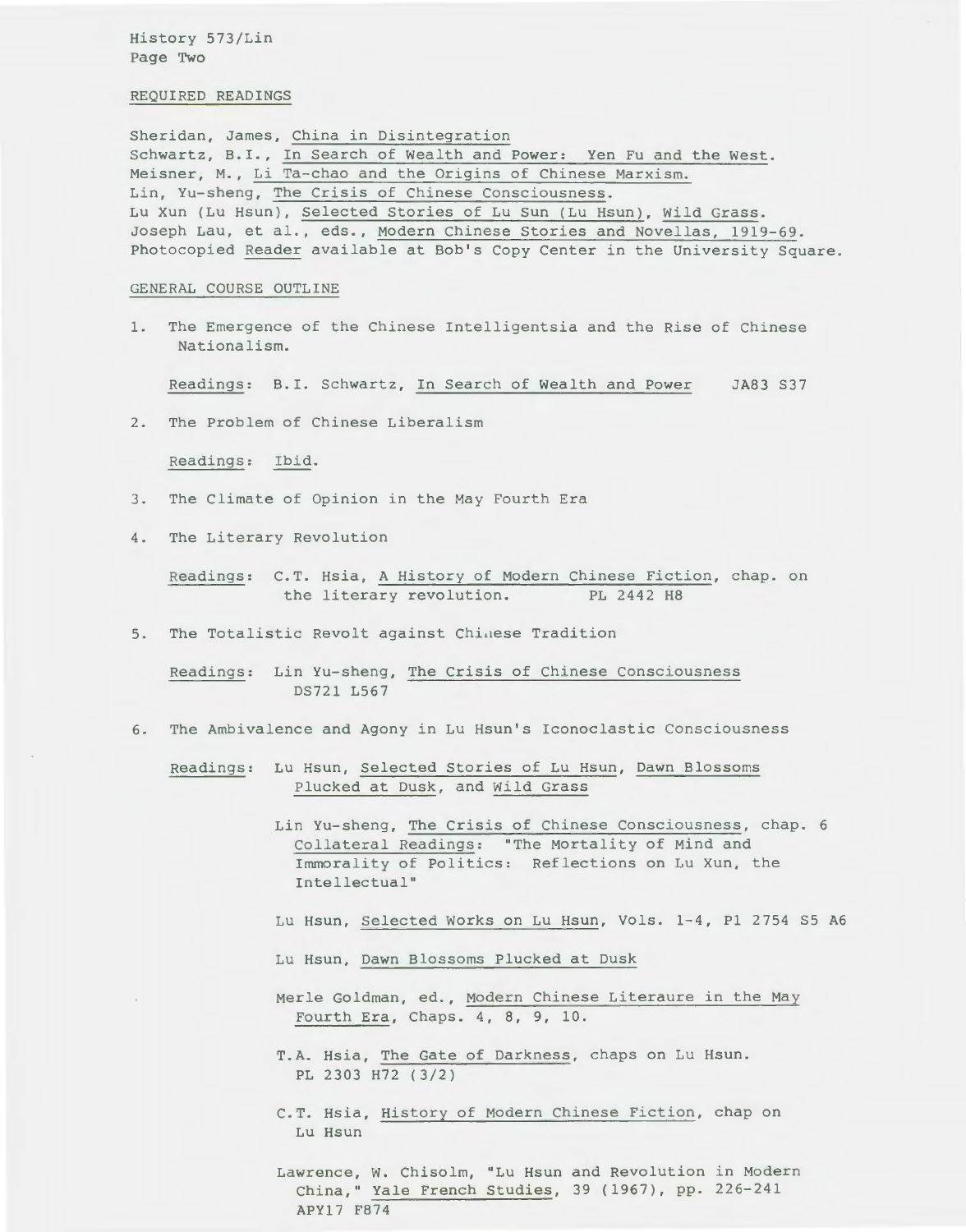History 573/Lin Page Three

- J.D. Chinnery, "The Influence of Western Literature on Lu Xun (Lu Hsun)'s 'Diary of a Madman'" Bulletin of the School of Oriental and African Studies, University of London, Vol. 23 (1960), pp. 309-322. AP L847 ES87B
- J. Prusek, "Basic Problems of the History of Modern Chinese Literature and C.T. Hsia, A History of Modern Chinese Fiction," T'oung Pao, Vol. XLIX (1961), pp. 357-404 AP T726
- C.T. Hsia, "On the 'Scientific' Study of Modern Chinese Literature: A Reply to Professor Prusek, T'oung Pao, Vol. L (1963), pp. 428-474.
- J. Prusek, "Lu Hsun's 'Huai Chiu': A Precursor of Modern Chinese Literature," Harvard Journal of Asiatic Studies. Vol. 29 (1969), pp. 169-176. APH339 J86
- Harriet C. Mills, "Lu Hsun and the Communist Party," China Quarterly, No. 4 ( 1960), pp. 17-27. APC539 Q14
- Patrick Hanan, "The Technique of Lu Hsun's Fiction" Harvard Journal of Asiaic Studies, Vol. 34 (1974) pp. 53-96.
- Leo Ou-fan Lee, "Literature on the Eve of Revolution: Reflections on Lu Xun's Leftist Years, 1927-36," Modern China, Vol. 2, No. 3 (July, 1976), pp. 277-326.
- 7. The Failure of Individualism

Readings: Lao She, Rickshaw

8. The Rise of Chinese Marxism

Readings: Maurice Meisner, Li Ta-chao and the Origins of Chinese Marxism

9. Varieties of Modern Chinese Literature

Readings: Joseph Lau, et al. eds., Modern Chinese Stories and Novellas

10. Literature and Revolution

Readings: Modern China, Vol. 2, No. 3 (July, 1976)

### SUGGESTED TOPICS FOR WRITTEN REPORTS

1. "On balance, Yen Fu's basic concern throughout these years (1895-98) is with education in the broadest sense... The gospel of education itself does not derive from Spencer. Spencer has not assigned to education or to ideas any particular role as a dynamic principle pushing forward the evolutionary process. It is, rather, "evolution" as a total process which pushes forward all the separate aspects of human culture." (Schwartz's In Search of Wealth and Power, pp. 89-90.) On the basis of your reading of Schwartz's book and Lin Yu-sheng's Crisis of Consciousness, discuss analytically the origins and implications of this statement.